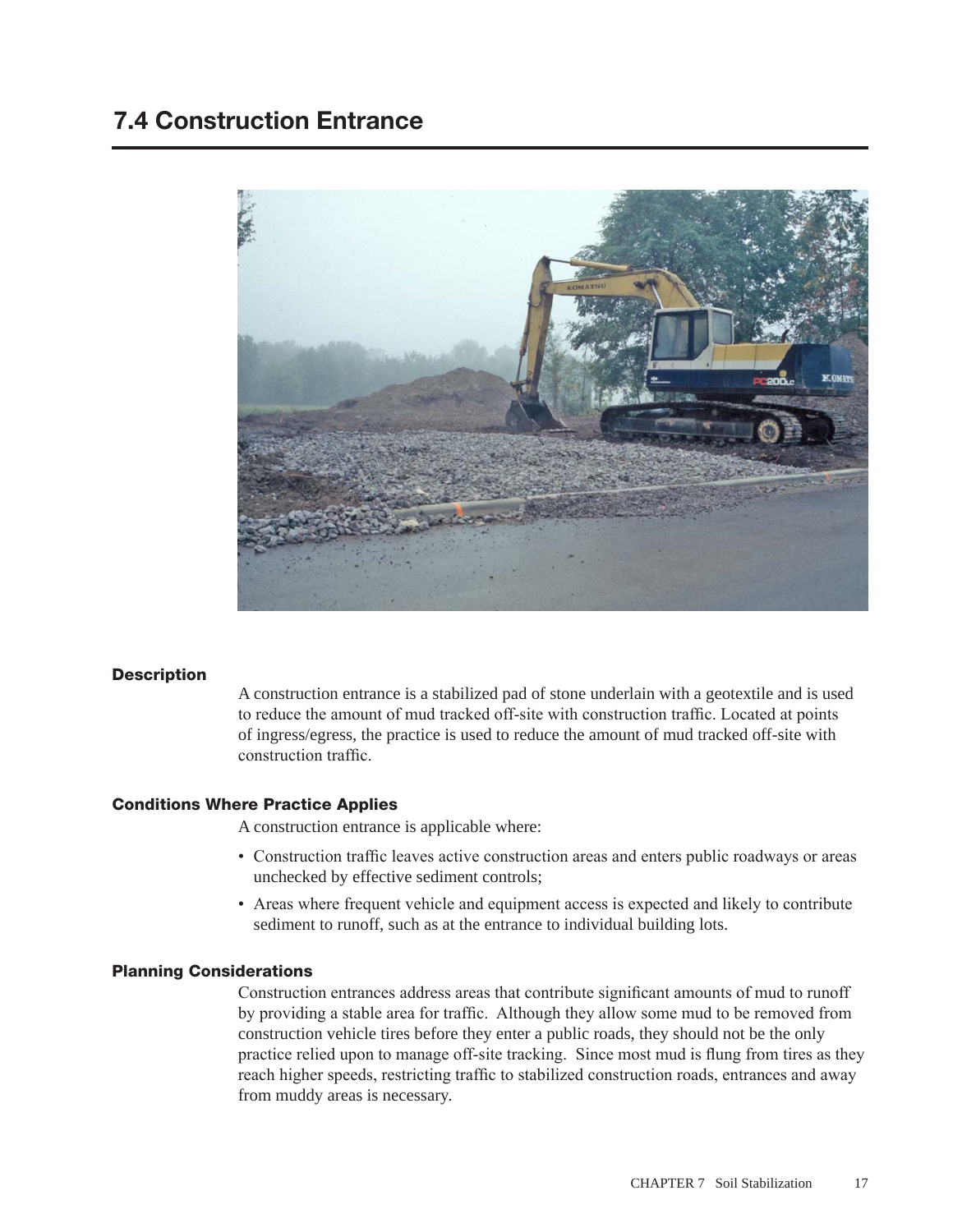If a construction entrance is not sufficient to remove the majority of mud from wheels or there is an especially sensitive traffic situation on adjacent roads, wheel wash areas may be necessary. This requires an extended width pad to avoid conflicts with traffic, a supply of wash water and sufficient drainage to assure runoff is captured in a sediment pond or trap.

Proper installation of a construction entrance requires a geotextile and proper drainage to insure construction site runoff does not leave the site. The use of geotextile under the stone helps to prevent potholes from developing and will save the amount of stone needed during the life of the practice. Proper drainage may include culverts to direct water under the roadway or water bars to direct muddy water off the roadway toward sediment traps or ponds.

#### Design Criteria

The area of the entrance must be cleared of all vegetation, roots, and other objectionable material. Geotextile will then be placed the full width and length of the entrance.

Stone shall be placed to a depth of at least 6 inches. Roads subject to heavy duty loads should be increased to a minimum of 10 inches. Surface water shall be conveyed under the entrance, through culverts, or diverted via a water bars or mountable berms (minimum 5:1 slopes) so as to convey sediment laden runoff to sediment control practices or to allow clean water to pass by the entrance.

The stabilized construction entrance shall meet the specifications that follow.

### **Maintenance**

The entrance shall be maintained in a condition that will prevent tracking or flow of mud onto public rights-of-way. This may require periodic top dressing with additional stone or the washing and reworking of existing stone as conditions demand and repair and/or cleanout of any structures used to trap sediment. All materials spilled, dropped, washed, or tracked from vehicles onto roadways or into storm drains must be removed immediately. The use of water trucks to remove materials dropped, washed, or tracked onto roadways will not be permitted under any circumstances.

#### Common Problems / Concerns

Mud is allowed to accumulate and is tracked on to public right-of-ways. The entrance and associated construction roads may need dressing with additional stone.

Soft depression areas develop in entrance area. Stone may not have been underlain with geotextile or insufficient stone base has been provided.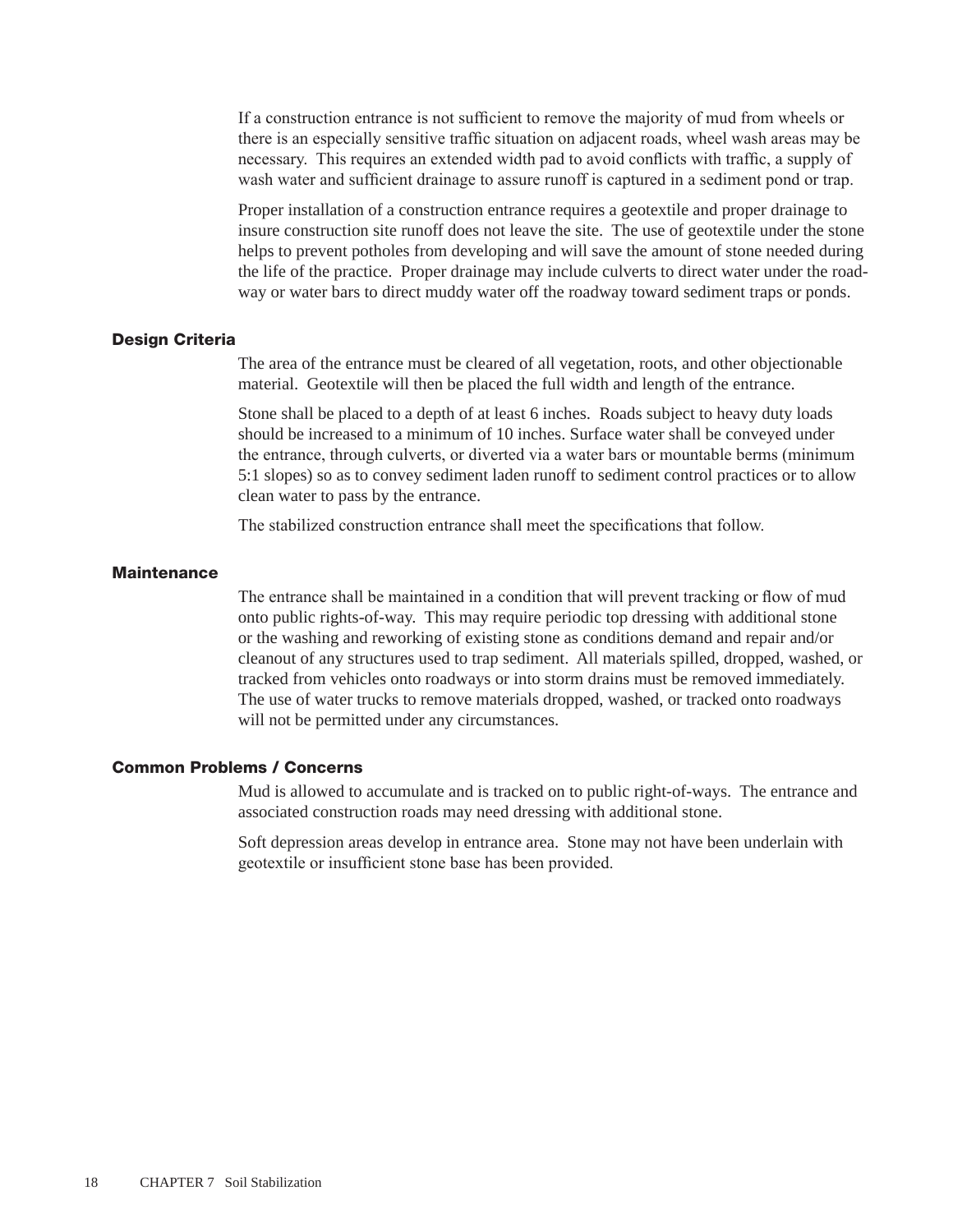## **Specifications**

## for

# Construction Entrance